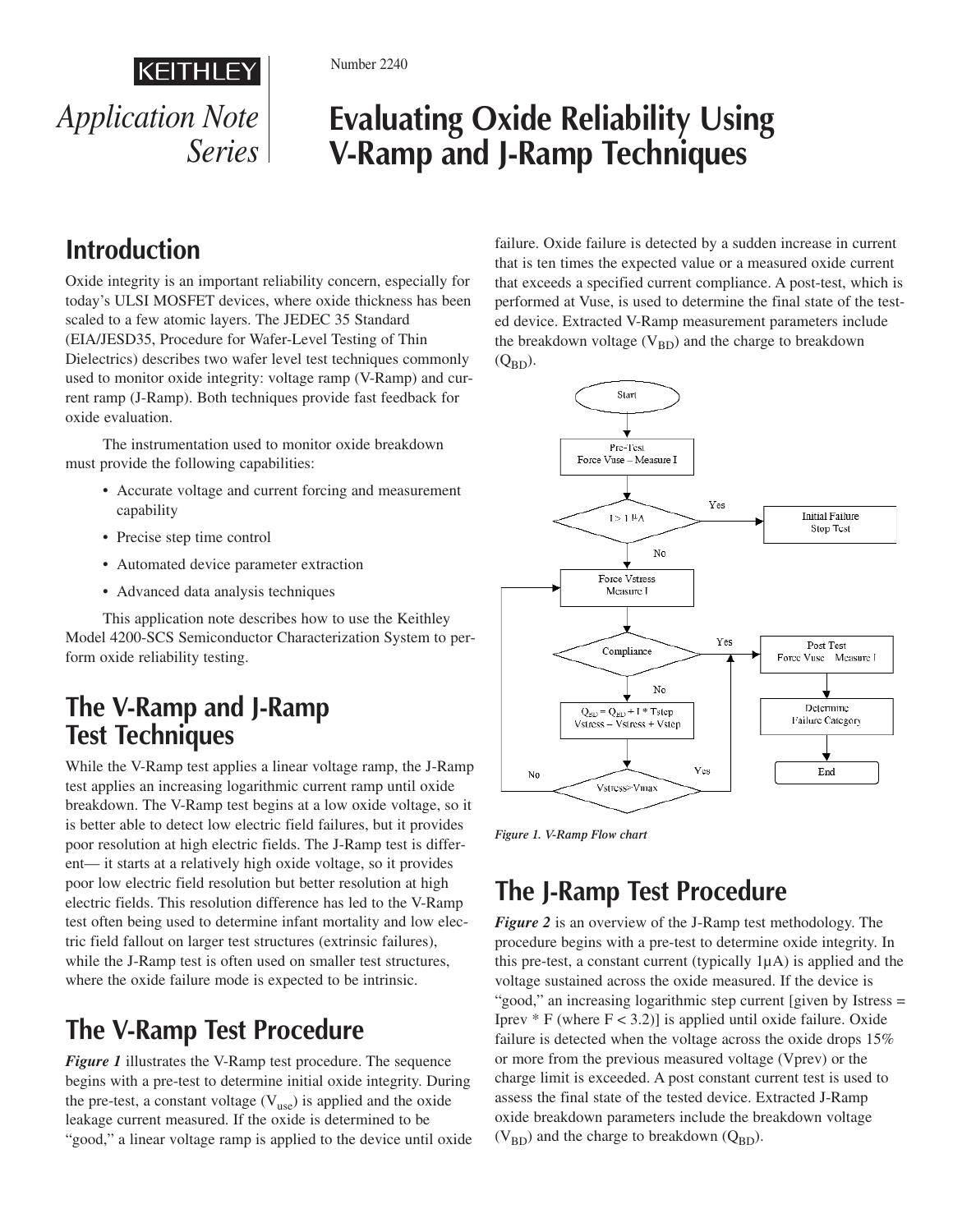

*Figure 2. J-Ramp Flowchart*

### **Test Difficulties with V-Ramp and J-Ramp**

Potential measurement difficulties can arise when implementing either test procedure. The voltage or current step time must be uniform and as precise as possible to determine  $Q_{BD}$  and  $V_{BD}$ accurately. In practice, this step time can be difficult to control because of resolution and accuracy limitations associated with an external controller computer clock. In addition, instrument effects such as range changes can create unpredictable step time variations.

### **V-Ramp and J-Ramp Using the Keithley 4200-SCS**

#### **4200-SCS V-Ramp Test Setup**

The Model 4200-SCS's built-in test sequencer and Interactive Test Module (ITM) capability simplifies implementing the V-Ramp and J-Ramp test algorithms. *Figure 3* shows the V-Ramp test sequence in the Project Navigator window and the V-Ramp module Definition Tab. The Project Navigator window displays the test sequence, which begins with a pre-test, followed by a linear voltage ramp (as defined in the V-Ramp module Definition Tab) to oxide breakdown. A post-test determines the final device state.



*Figure 3. V-Ramp project test sequence and test definition.*

The ITM Definition Tab makes it easy to specify source connections, Force-Measure options, and Timing. In the V-Ramp test illustrated in *Figure 3*, the Gate source (SMU1) is set for a linear voltage sweep from 1.8V to 6.0V and a voltage step of 0.035V. The voltage step size is based on the JEDEC 35 Standard's 0.1MV/cm maximum voltage step height requirement (3.5nm oxide thickness). Specifying a fixed voltage source and current measurement ranges minimizes the effect of autoranging on voltage step time.

The linear voltage ramp rate is specified in the ITM Timing dialog entry screen (*Figure 4*), which is opened by clicking the Timing command button shown in *Figure 3*. SMU measurement time can be precisely controlled by selecting the Custom Speed option and specifying 1PLC A/D Integration Time (16.6ms). The sweep delay is the delay at each step before measurement. In this case, the sweep delay is chosen (83ms) so that the step time is  $\sim$ 100ms (83 + 16.6), yielding a voltage ramp rate of 1MV/cm\*s, which is in accord with the JEDEC 35 Standard's 1MV/cm\*s maximum ramp rate requirement. The 0.2s hold time, which occurs on the first voltage step, allows for displacement current settling before the voltage sweep begins. The ITM Timestamp Enabled feature is checked so that precise timing information is saved at each voltage step. This feature is extremely useful when determining  $Q_{BD}$  and verifying step timing precision. Post analysis of this data showed that voltage step time averaged 99.5ms (expected value 99.6ms) with a standard deviation of ±0.062ms.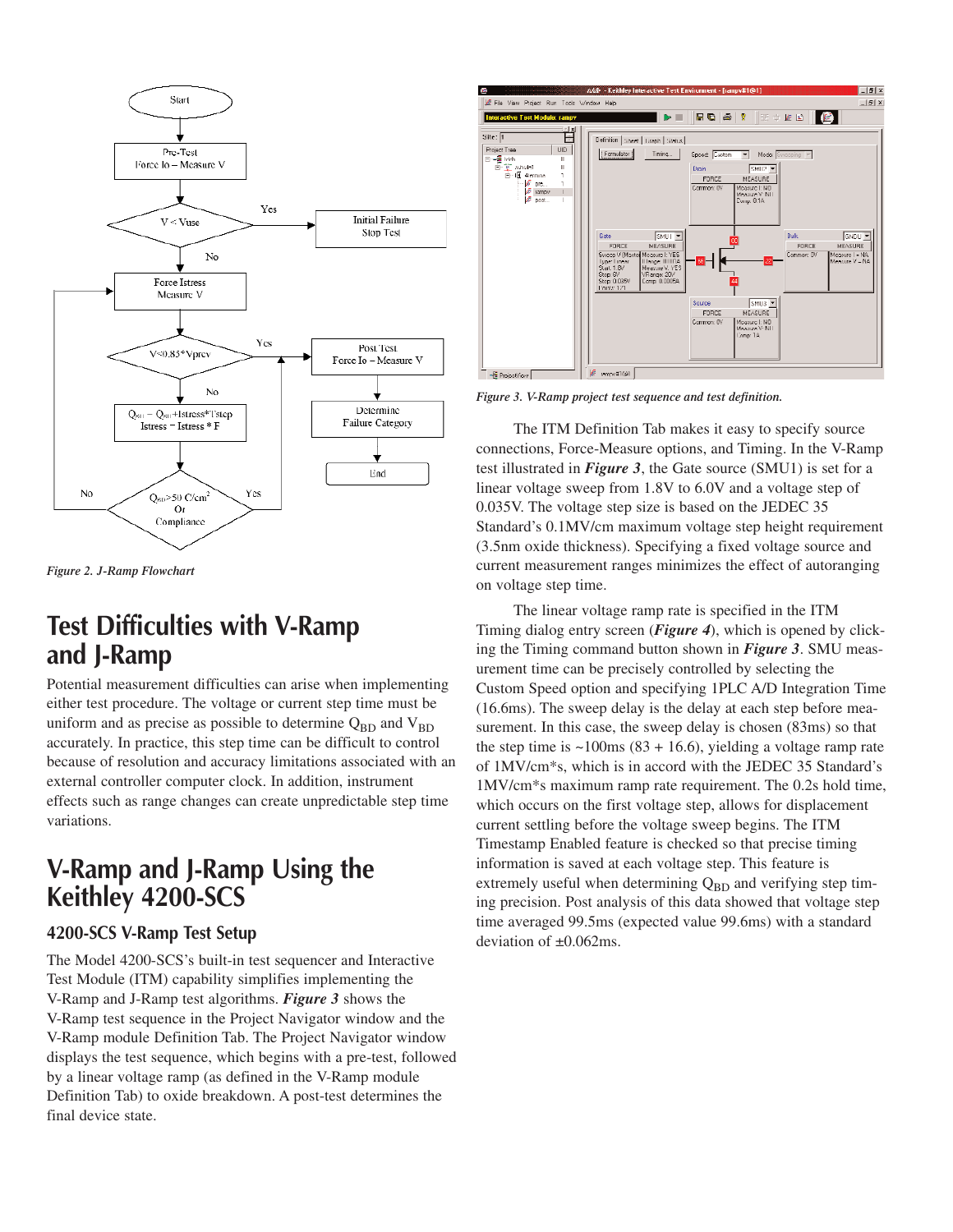

*Figure 4. V-Ramp measurement and timing control.*

#### **4200-SCS V-Ramp Data Analysis**

The Model 4200-SCS's powerful advanced data analysis capability can extract oxide breakdown parameters easily. This analysis feature is activated from the ITM Definition Tab by clicking the **Formulator** command button (see *Figure 3*). The Formulator Dialog Entry screen (not shown) contains many functions for data analysis and extraction. A number of Formulator equations are used for automatically extracting the breakdown current  $(I_{BD})$ , breakdown voltage (V<sub>BD</sub>), charge to breakdown (Q<sub>BD</sub>) and time to breakdown  $(T_{BD})$  from the V-Ramp measured gate current  $(I_G)$  vs. gate voltage  $(V_G)$  data:

QSUM = INTEG(TIME, IG)

FAILCURRENT = 0.5E-3

 $COLBD = COND(ABS(IG), ABS(0.98 * FAILCURRENT), 0, 1)$ 

ROWBD = FINDD(COLBD, 1, FIRSTPOS(COLBD)) – 1

 $IBD = AT(IG, ROWBD)$ 

 $VBD = AT(VG, ROWBD)$ 

QBD = AT(QSUM, ROWBD)

```
TBD = AT(TIME, ROWBD)
```
The QSUM equation uses the integrate (INTEG) Formulator function to obtain the oxide charge. The oxide fail current (FAILCURRENT) is specified in the second equation. The equations employing the Conditional (COND) and Find Down (FINDD) functions determine the location of the breakdown row (ROWBD) in the Model 4200-SCS's built-in spreadsheet, which is compatible with Microsoft® Excel. The ROWBD is used in the AT Formulator function to extract IBD, VBD, QBD and TBD. Once extracted, parameters can be displayed automatically on the Model 4200-SCS's Graph Tab. *Figure 5*

illustrates typical 4200-SCS V-Ramp data and extracted breakdown parameters from a 3.5nm oxide.



*Figure 5. Typical 4200-SCS V-Ramp measurement results.*

#### **4200-SCS J-Ramp Test Setup**

*Figure 6* shows the J-Ramp test sequence in the Project Navigator window and the J-Ramp test module Definition Tab. The J-Ramp test sequence begins with a pre-test at a constant current to verify initial oxide integrity, followed by a logarithmic current ramp to oxide breakdown. A post-test determines the final device state.



*Figure 6. J-Ramp project test sequence and test definition.*

The ITM Definition Tab in *Figure 6* specifies J-Ramp test conditions. In this case, the gate source (SMU1) is instructed to perform a logarithmic current sweep from 10nA to 0.6mA, where the number of steps in the current sweep is 50 ( $F = 1.25$ ). Specifying a fixed voltage measurement range minimizes the effect of autoranging on step time.

As with the V-Ramp test, SMU step time is precisely controlled by selecting the ITM Timing Custom Speed option and